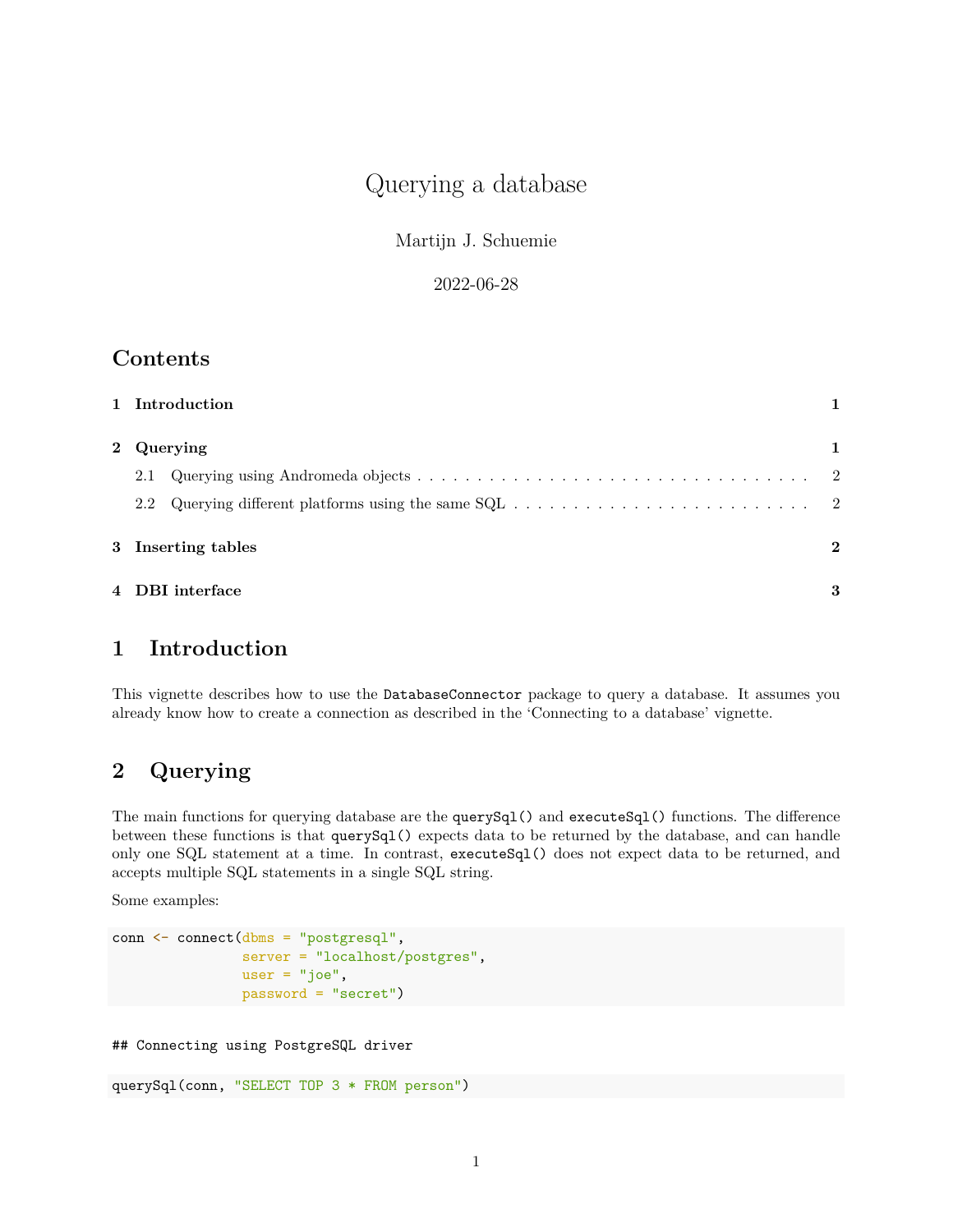| ##  |              | PERSON ID GENDER CONCEPT ID YEAR OF BIRTH |      |
|-----|--------------|-------------------------------------------|------|
|     | $\#$ # 1 1 1 | 8507                                      | 1975 |
| ##2 |              | 8507                                      | 1976 |
| ##3 | - 3          | 8507                                      | 1977 |
|     |              |                                           |      |

executeSql(conn, "TRUNCATE TABLE foo; DROP TABLE foo; CREATE TABLE foo (bar INT);")

Both function provide extensive error reporting: When an error is thrown by the server, the error message and the offending piece of SQL are written to a text file to allow better debugging. The executeSql() function also by default shows a progress bar, indicating the percentage of SQL statements that has been executed. If those attributes are not desired, the package also offers the lowLevelQuerySql() and lowLevelExecuteSql() functions.

#### <span id="page-1-0"></span>**2.1 Querying using Andromeda objects**

Sometimes the data to be fetched from the database is too large to fit into memory. In this case one can use the Andromeda package to store R data objects on file, and use them as if they are available in memory. DatabaseConnector can download data directly into Andromeda objects:

```
library(Andromeda)
x \leftarrow \text{andromeda}()querySqlToAndromeda(connection = conn,
                      sql = "SELECT * FROM person",
                      andromeda = x,
                      andromedaTableName = "person")
```
Where x is now an Andromeda object with table person.

#### <span id="page-1-1"></span>**2.2 Querying different platforms using the same SQL**

One challenge when writing code that is intended to run on multiple database platforms is that each platform has its own unique SQL dialect. To tackle this problem the [SqlRender package](https://ohdsi.github.io/SqlRender/) was developed. SqlRender can translate SQL from a single starting dialect (SQL Server SQL) into any of the platforms supported by DatabaseConnector. The following convenience functions are available that first call the render() and translate() functions in SqlRender: renderTranslateExecuteSql(), renderTranslateQuerySql(), renderTranslateQuerySqlToAndromeda(). For example:

```
persons <- renderTranslatequerySql(conn,
                                   sql = "SELECT TOP 10 * FROM @schema.person",
                                   schema = "cdm_synpur")
```
Note that the SQL Server-specific 'TOP 10' syntax will be translated to for example 'LIMIT 10' on PostgreSQL, and that the SQL parameter @schema will be instantiated with the provided value 'cdm\_synpuf'.

Note that, on some platforms like Oracle, when using temp tables, it might be required to provide the tempEmulationSchema argument, since these platforms do not support tables the way other platforms do.

### <span id="page-1-2"></span>**3 Inserting tables**

Although it is also possible to insert data in the database by sending SQL statements using the executeSql() function, it is often convenient and faster to use the insertTable() function: